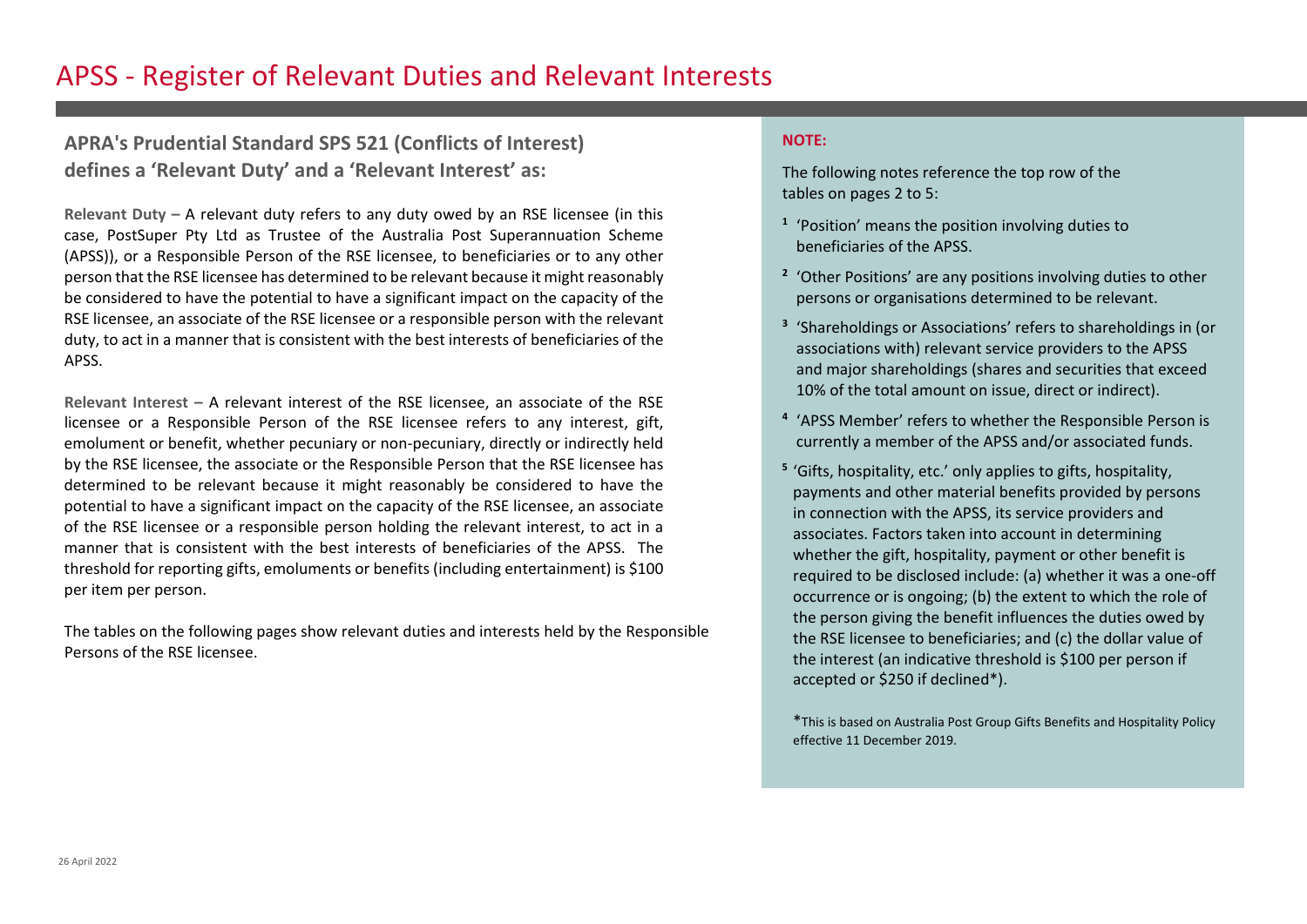| <b>Name</b>           | <b>Director details</b>                                                                                                     | Position <sup>1</sup>                                                                     | <b>Other Positions<sup>2</sup></b>                                                                                                                                                                                                                                                                                                                      | <b>Shareholdings or</b><br>Associations <sup>3</sup> | <b>APSS</b><br>Member <sup>4</sup> | Gifts,<br>hospitality,<br>payments and<br>other material<br>benefits<br>received <sup>5</sup> |
|-----------------------|-----------------------------------------------------------------------------------------------------------------------------|-------------------------------------------------------------------------------------------|---------------------------------------------------------------------------------------------------------------------------------------------------------------------------------------------------------------------------------------------------------------------------------------------------------------------------------------------------------|------------------------------------------------------|------------------------------------|-----------------------------------------------------------------------------------------------|
| <b>Mark Birrell</b>   | Chair/Independent<br><b>Director</b><br>(Appointed by all other<br>Directors)                                               | • Director of PostSuper<br>Pty Ltd<br>(ACN 064 225 841)<br>(Appointed 1 April<br>2013)    | • Deputy President, Australian Chamber<br>of Commerce and Industry<br>• Chairman, Monash Commission, (a<br>research Commission of Monash<br>University)<br>• Non-Executive Director, Transurban<br>• Executive Council, Victorian Chamber<br>of Commerce and Industry<br>• Trustee of personal superannuation<br>fund, Mark Birrell Superannuation Fund | Nil                                                  | Not a<br>member of<br>the APSS     | Nil                                                                                           |
| <b>Michael Tull</b>   | <b>Member Director</b><br>(Nominated by the<br><b>Community and Public</b><br>Sector Union (CPSU))                          | • Director of PostSuper<br>Pty Ltd<br>(ACN 064 225 841)<br>(Appointed 7 July<br>2015)     | • Assistant National Secretary,<br>Community and Public Sector Union<br>• Director, Shared Advantage Pty Ltd                                                                                                                                                                                                                                            | Nil                                                  | Not a<br>member of<br>the APSS     | Nil                                                                                           |
| <b>Gregory Rayner</b> | <b>Member Director</b><br>(Nominated by the<br>Communications<br><b>Electrical Plumbing</b><br>Union of Australia<br>(CEPU) | • Director of PostSuper<br>Pty Ltd<br>(ACN 064 225 841)<br>(Appointed 18 May<br>2016)     | • National President, Communications<br>Electrical and Plumbing Union of<br>Australia (CEPU)<br>• Divisional Secretary, CEPU<br><b>Communications Division</b><br>• National President & Chairman,<br><b>National Council CEPU</b>                                                                                                                      | Nil                                                  | Is a member<br>of the APSS         | Nil                                                                                           |
| <b>Bryan Watkins</b>  | <b>Member Director</b><br>(Nominated by the<br>Australian Council of<br>Trade Unions (ACTU))                                | • Director of PostSuper<br>Pty Ltd<br>(ACN 064 225 841)<br>(Appointed<br>4 December 2014) | • Member, CWU (WA) (A Division of the<br>CEPU)                                                                                                                                                                                                                                                                                                          | Nil                                                  | Is a member<br>of the APSS         | Nil                                                                                           |

# **Register of Relevant Duties and Relevant Interests of Responsible Persons – Trustee Directors**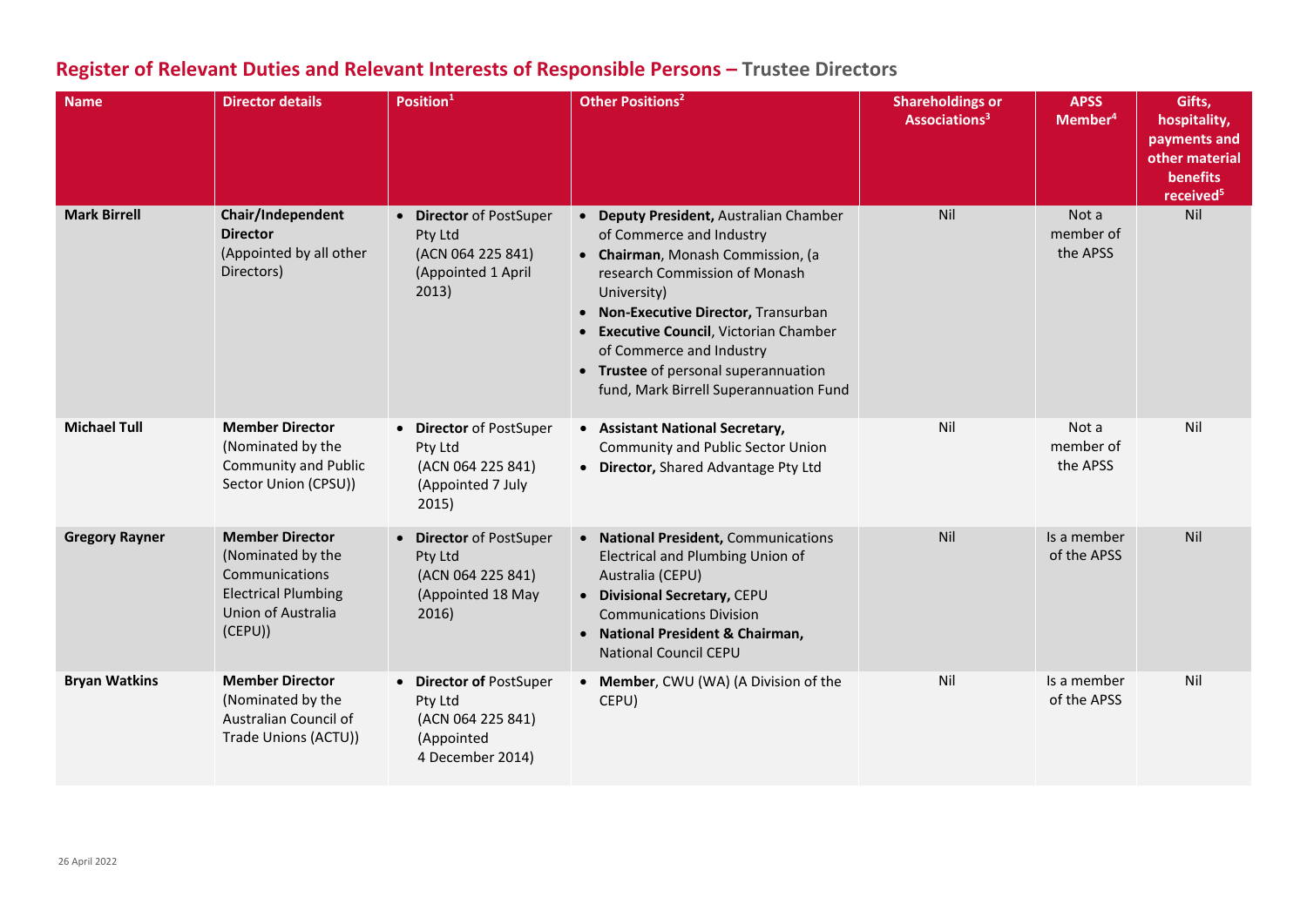| <b>Name</b>           | <b>Director details</b>                                                               | Position <sup>1</sup>                                                                                      | <b>Other Positions<sup>2</sup></b>                                                                                                                                                                                                                                                                                                                                                                                          | <b>Shareholdings or</b><br>Associations <sup>3</sup>            | <b>APSS</b><br>Member <sup>4</sup> | Gifts,<br>hospitality,<br>payments and<br>other material<br>benefits<br>received <sup>5</sup> |
|-----------------------|---------------------------------------------------------------------------------------|------------------------------------------------------------------------------------------------------------|-----------------------------------------------------------------------------------------------------------------------------------------------------------------------------------------------------------------------------------------------------------------------------------------------------------------------------------------------------------------------------------------------------------------------------|-----------------------------------------------------------------|------------------------------------|-----------------------------------------------------------------------------------------------|
| Silvio Santostefano   | <b>Employer Director</b><br>(Nominated by<br><b>Australian Postal</b><br>Corporation) | <b>Director of PostSuper</b><br>$\bullet$<br>Pty Ltd<br>(ACN 064 225 841)<br>(Appointed<br>11 May 2020)    | • Deputy Chief Financial Officer,<br>Finance & Enablement, Australian<br><b>Postal Corporation</b><br>• Director, Star Track Express Pty Limited<br>Director, StarTrack Retail Pty Limited<br>$\bullet$                                                                                                                                                                                                                     | Nil                                                             | Not a<br>member of<br>the APSS     | Nil                                                                                           |
| <b>Bridget Sebire</b> | <b>Employer Director</b><br>(Nominated by<br><b>Australian Postal</b><br>Corporation) | <b>Director of PostSuper</b><br>$\bullet$<br>Pty Ltd<br>(ACN 064 225 841)<br>(Appointed 7 June<br>2019)    | • Chief Risk Officer, Group Risk, Security<br>& Compliance, Australian Postal<br>Corporation<br>• General Manager, Internal Audit,<br><b>Australian Postal Corporation</b><br>• Member, Australian Super                                                                                                                                                                                                                    | Nil                                                             | Is a member<br>of the APSS         | Nil                                                                                           |
| <b>Maria Wilton</b>   | <b>Employer Director</b><br>(Nominated by<br><b>Australian Postal</b><br>Corporation) | <b>Director of PostSuper</b><br>$\bullet$<br>Pty Ltd<br>(ACN 064 225 841)<br>(Appointed 1 October<br>2019) | • Director, Maria Wilton Advisory<br>Services Pty Ltd<br>• Director, Victorian Funds Management<br>Corporation<br>• Director, WorkSafe Victoria<br>• Vice Chair, Infrastructure Victoria<br>• Vice Chair, CFA Institute Board of<br>Governors<br>• Member, State Investment Advisory<br>Board (Qld)<br>Director, Confident Girls Foundation<br>$\bullet$<br>• External Director, Dexus Wholesale<br>Property Limited (DWPL) | Maria Wilton Advisory<br>Services Pty Ltd (Sole<br>Shareholder) | Not a<br>member of<br>the APSS     | Nil                                                                                           |

# **Register of Relevant Duties and Relevant Interests of Responsible Persons – Trustee Directors**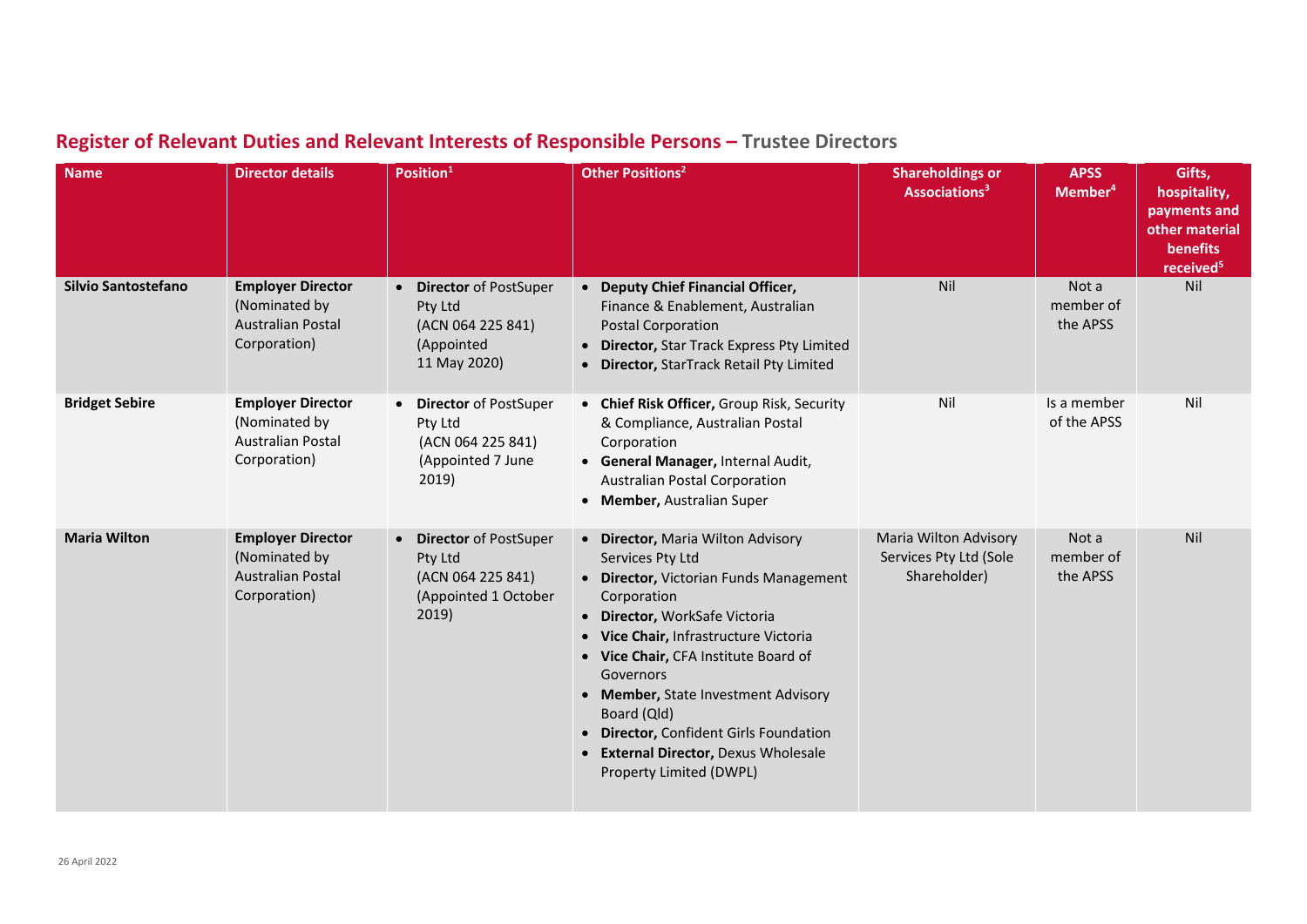| <b>Name</b>                 | Position <sup>1</sup>                                                                                                                                                            | <b>Other Positions<sup>2</sup></b>                                                                                                                                                                                         | <b>Shareholdings or</b><br>Associations <sup>3</sup> | <b>APSS Member<sup>4</sup></b>     | Gifts, hospitality,<br>payments and other<br>material benefits<br>received <sup>5</sup>                                                                                         |
|-----------------------------|----------------------------------------------------------------------------------------------------------------------------------------------------------------------------------|----------------------------------------------------------------------------------------------------------------------------------------------------------------------------------------------------------------------------|------------------------------------------------------|------------------------------------|---------------------------------------------------------------------------------------------------------------------------------------------------------------------------------|
| <b>Stephen Milburn-Pyle</b> | • General Manager,<br>Superannuation,<br><b>Australian Postal</b><br>Corporation<br>• Chief Executive Officer,<br>PostSuper Pty Ltd<br>• Company Secretary,<br>PostSuper Pty Ltd | • Director and Chairman,<br>Private Syndicate Pty Ltd<br>Director, President, Treasurer &<br>Secretary, Private Syndicate (US) Inc.<br>• Member, Walter & Eliza Hall Institute of<br>Medical Research Investment Committee | Nil                                                  | Is a member of the APSS            | 22 January 2019<br>Attended the<br>Australian Open tennis,<br>preceded by dinner as<br>a guest of Macquarie<br>Investment<br>Management<br>16 July 2019<br>Attended with spouse |
|                             | (Appointed 21 December<br>2021)                                                                                                                                                  |                                                                                                                                                                                                                            |                                                      |                                    | the National Gallery of<br>Victoria, Melbourne<br><b>Winter Masterpieces</b><br>Chinese Culture as<br>guests of Allens                                                          |
| <b>Catherine Elmes</b>      | • Head of APSS Member<br>Services,<br><b>Australian Postal</b><br>Corporation                                                                                                    | <b>None</b>                                                                                                                                                                                                                | • Vanguard<br>units trusts<br>(various)              | Is a member of the APSS            | <b>June 2020</b><br>Thank you gift from<br><b>APSS Member</b><br>Value \$200                                                                                                    |
| <b>Neale Sturt</b>          | • Head of APSS Finance &<br>Operations,<br><b>Australian Postal</b><br>Corporation                                                                                               | • Director, Private Syndicate Pty Ltd<br>• Director, Private Syndicate (US) Inc.                                                                                                                                           | Nil                                                  | Is a member of the APSS            | 16 July 2019<br>Attended with spouse<br>the National Gallery of<br>Victoria, Melbourne<br><b>Winter Masterpieces</b><br>Chinese Culture as<br>guests of Allens                  |
| <b>Alister Wong</b>         | <b>Head of APSS</b><br>$\bullet$<br><b>Investments, Australian</b><br><b>Postal Corporation</b>                                                                                  | <b>None</b>                                                                                                                                                                                                                | Nil                                                  | Not a member of the<br><b>APSS</b> | Nil                                                                                                                                                                             |

# **Register of Relevant Duties and Relevant Interests of Responsible Persons – Executive Officers**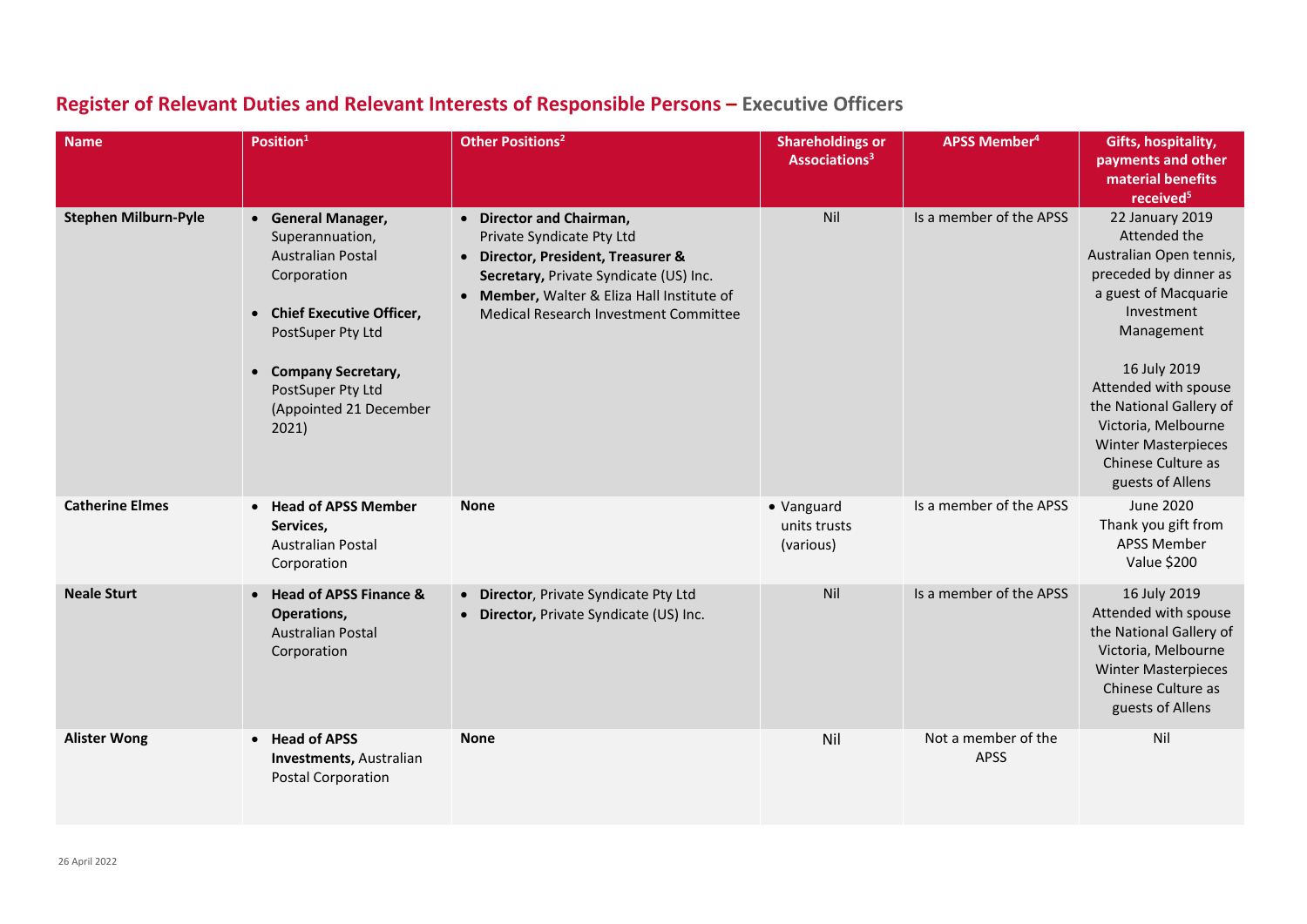| <b>Name</b>            | Position <sup>1</sup>                                                                                                           | Other Positions <sup>2</sup>                                                                                                                                                                                                                                                                                                                                                                                       | <b>Shareholdings or</b><br>Associations <sup>3</sup> | APSS Member <sup>4</sup>           | Gifts, hospitality,<br>payments and other<br>material benefits<br>received <sup>5</sup> |
|------------------------|---------------------------------------------------------------------------------------------------------------------------------|--------------------------------------------------------------------------------------------------------------------------------------------------------------------------------------------------------------------------------------------------------------------------------------------------------------------------------------------------------------------------------------------------------------------|------------------------------------------------------|------------------------------------|-----------------------------------------------------------------------------------------|
| <b>Matthew Burgess</b> | • Scheme Actuary, Australia<br>Post Superannuation<br>Scheme<br>• Senior Director,<br><b>Towers Watson Australia</b><br>Pty Ltd | • Actuary to:<br>- Telstra Superannuation Scheme<br>- ANZ Australian Staff<br><b>Superannuation Fund</b><br>- Local Authorities Superannuation<br>Fund (Vision Super)<br>- New Zealand Government<br><b>Superannuation Fund</b><br>(May also provide actuarial advice to other<br>clients of Towers Watson Australia Pty Ltd)<br>Director, Clayton Christadelphians Inc<br>$\bullet$<br>• Member, Australian Super | Nil                                                  | Not a member of the<br><b>APSS</b> | Nil                                                                                     |
| <b>Brett Kallio</b>    | • Approved Auditor,<br>Australia Post<br><b>Superannuation Scheme</b><br>• Partner, Ernst & Young                               | • Approved Auditor/Auditor to:<br>- China Construction Bank<br>- Prime Super<br>- REI Super<br>- Future Fund<br>- Lighthouse Infrastructure Management<br>Limited<br>- PostSuper Pty Ltd<br>- Private Syndicate Pty Ltd<br>Copia Investment Partners Limited<br>$-$<br>- Federated Investors Asia Pacific Pty Ltd                                                                                                  | Nil                                                  | Not a member of the<br><b>APSS</b> | Nil                                                                                     |
| lan Tracey             | • Internal Auditor<br>Australia Post<br><b>Superannuation Scheme</b><br>• Partner, KPMG                                         | <b>None</b>                                                                                                                                                                                                                                                                                                                                                                                                        | Nil                                                  | Not a member of the<br><b>APSS</b> | Nil                                                                                     |

# **Register of Relevant Duties and Relevant Interests of Responsible Persons – External Service Providers**